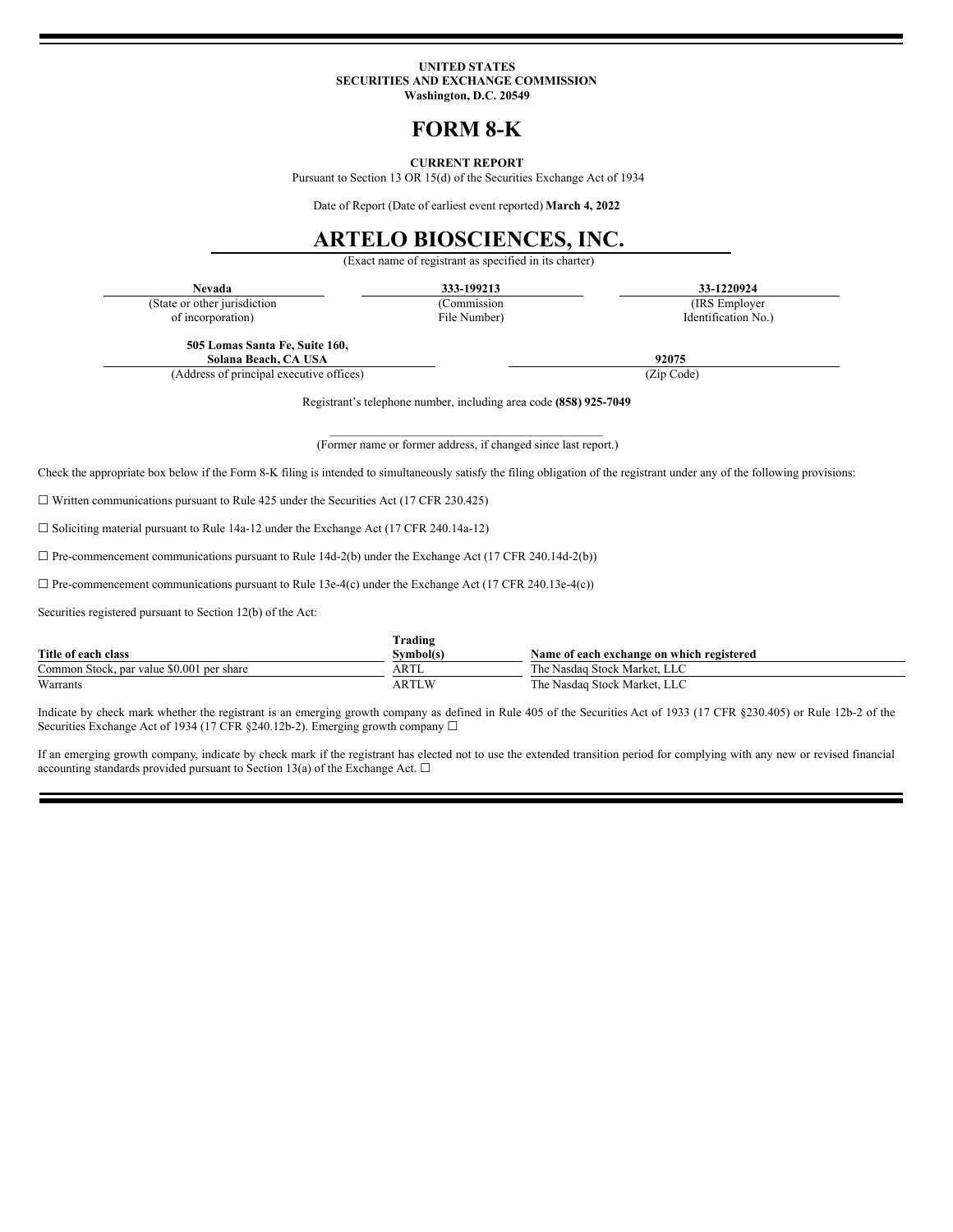#### Item 5.02 Departure of Directors or Certain Officers; Election of Directors; Appointment of Certain Officers; Compensatory Arrangements of Certain Officers

On March 4, 2022, the board of directors (the "Board") of Artelo Biosciences, Inc. (the "Company") reviewed and approved certain 2022 corporate performance goals (the "2022 Corporate Goals"). Mr. Gorgas will be eligible to receive an annual bonus based on the achievement of these 2022 Corporate Goals. The 2022 Corporate Goals consist of certain goals related to clinical development weighted at 40%, certain goals related to pre-clinical development weighted at 35%, and certain financial goals weighted at 25%.

#### **Item 5.03. Amendments to Articles of Incorporation or Bylaws; Change in Fiscal Year.**

On March 4, 2022, the Board amended Section 1.7 of the Company's Bylaws, effective immediately (the "Bylaws Amendment"). The Bylaws were amended to update the definition of a quorum of shareholders at a meeting to 35%.

The Bylaws Amendment is filed as Exhibit 3.1 hereto and are incorporated herein by reference.

#### **Item 8.01. Other Events.**

The Company continues its Cancer Appetite Recovery Study (CAReS), a Phase 1b/2a, Randomized, Placebo-Controlled Trial of the Synthetic Cannabinoid ART27.13 in Patients with Cancer Anorexia and Weight Loss. The results of the Phase 1 stage are intended to determine the most effective and safe dose recommended for the Phase 2 portion of CAReS. Current tracking suggests complete enrollment anticipated for the planned three dosing cohorts in Phase 1 by the end of first quarter of calendar year 2022 with results to inform dose selection within approximately 6 weeks of the last patient enrolled. Based on these results, the Company may elect to proceed with an optional fourth cohort of six additional patients set forth in the protocol at a pre-specified and authorized higher dose before determining the dosage for the Phase 2 stage of CAReS. At present the Company does not foresee ongoing significant impacts due to COVID-19; however, the Company is aware the situation could change, and it is working to mitigate any adverse effects that may materialize due to the pandemic or its aftermath.

### **Item 9.01. Financial Statements and Exhibits.**

#### **(d) Exhibits.**

| Exhibit No. | <b>Description</b> |
|-------------|--------------------|
|             |                    |
| <u>3.1</u>  | Bylaws Amendment.  |
|             |                    |

2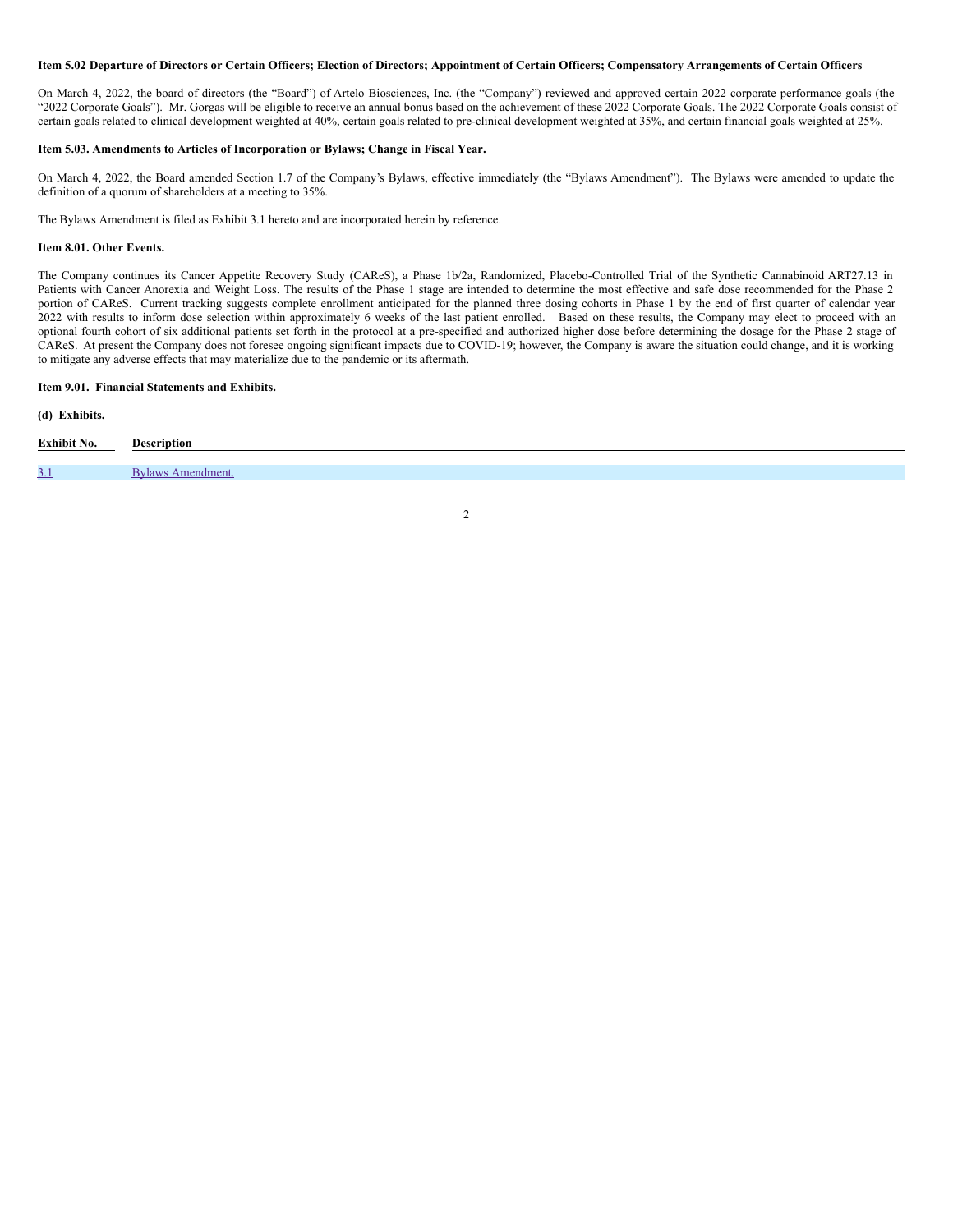## **SIGNATURES**

Pursuant to the requirements of the Securities Exchange Act of 1934, the registrant has duly caused this report to be signed on its behalf by the undersigned hereunto duly authorized.

## **ARTELO BIOSCIENCES, INC.**

*/s/ Gregory D. Gorgas* Gregory D. Gorgas President & Chief Executive Officer

Date: March 9, 2022